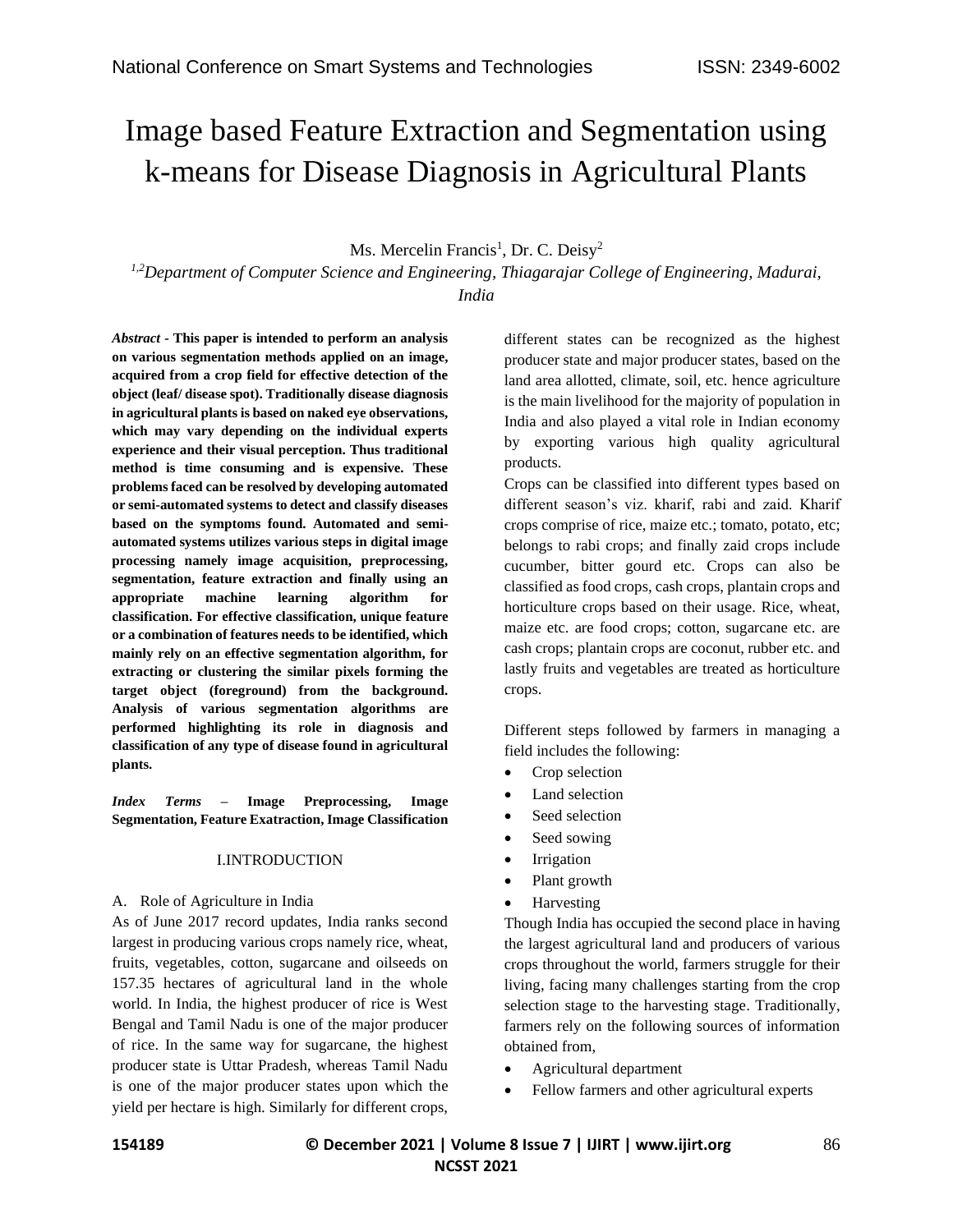- Media TV, Radio, Newspaper
- Agents selling fertilizers, pesticides and seeds
- Some of the challenges faced by the farmers using traditional methods of information flow are:
- Costly and time consuming activity
- Information gathered from different persons may vary
- Lack of education and knowledge to access media
- Late detection of infection
- Accuracy not guaranteed

After foreseeing the challenges, current generation is less attracted towards farming. Therefore several tools are developed by the researchers along with the extension workers and farmers, utilizing Information and Communication Technology (ICT) to improve the yield of crop. Hence challenges are resolved in a simplified way, within limited time. One of the ICT initiative in Tamil Nadu is TNAU AGRITECH, is a web portal for agro-advisory services. Several other automated systems are developed and practiced, overcoming the drawbacks of various traditional methods for different applications like,

- Predicting the current market price for the product
- Climate prediction
- Selection of appropriate crop in appropriate period of time
- Disease detection and diagnosis
- Quality grading of the food product, etc.

#### B. Impact of Disease in Agriculture

Diseases in plants may vary depending on the type of crop, soil, climate etc. resulting in devastating loss, both in quality and quantity of the agricultural products. Disease can be biotic or abiotic caused by some agents like fungi, bacteria and virus which are collectively called as pathogens.

Symptoms of various diseases can be found on different parts of the plant – leaf, stem, root, flower or fruit, which can be either visible or invisible during its early stages. In some cases symptoms are visible during its last stage. In such cases recovery is difficult. Due to its vastness, the paper is restricted to disease diagnosis in plant leafs, as majority of the symptoms for any disease is visible on leaves. Diseases found in rice caused by the different pathogens and its target occurrence namely leaf blast, panicle blast, collar blast and node blast.

TABLE I. DISEASES CAUSED BY VARIOUS PATHOGENS AND ITS TARGET OCCURRENCE OF SYMPTOMS IN RICE

| Pathogens | <b>Diseases</b>             | Target occurrence            |  |  |
|-----------|-----------------------------|------------------------------|--|--|
| Fungal    | <b>Rice Blast</b>           | Leaf, panicle, collar, node  |  |  |
|           | Sheath Blight               | Leaf sheath, leaf blade      |  |  |
|           | <b>Brown Spot</b>           | Leaf, grains                 |  |  |
|           | Leaf Scald                  | Leaf $-$ margin, tip, edge   |  |  |
|           | Stem rot                    | Outer leaf sheath            |  |  |
|           | Sheath rot                  | Inner leaf sheath and grains |  |  |
|           | <b>Bakanae</b>              | Elongation of plant          |  |  |
|           | False smut                  | Rice grains                  |  |  |
| Bacterial | Bacterial blight            | Leaf                         |  |  |
|           | Bacterial<br>leaf<br>streak | Leaf                         |  |  |
| Viral     | Tungro                      | Leaf                         |  |  |
|           | Grassy stunt                | Leaf                         |  |  |

Initial stage of disease infection starts with water soaked, tiny pale green spots for both fungal and bacterial infection. Later the spot is enlarged and turns to a dry dead spot, in case of bacterial infection; and for fungal infection, the spot darkens to brown or yellow color and later to white patches appearing on both sides of the leafs. Viral infection are difficult to diagnosis, in which wrinkling and curling up of leafs are observed resulting into stunting of growth.

C. Role of image processing methods in disease diagnosis of agricultural plants

Earlier disease diagnosis is done using traditional methods, manually monitored by the farmers using naked eye and preventive measures are adopted accordingly observing the symptoms found on the leaves. Now-a-days research is done to incorporate ICT in agricultural field. Therefore automated systems are developed for disease diagnosis highlighting the following advantages,

- Timely and appropriate disease control using the specific type and quantity of pesticide
- Increased yield and quality
- Less cost
- Increased sustainability

The severity and spread of infection depends on the type of the disease and its susceptibility, period of infection and other favorable environmental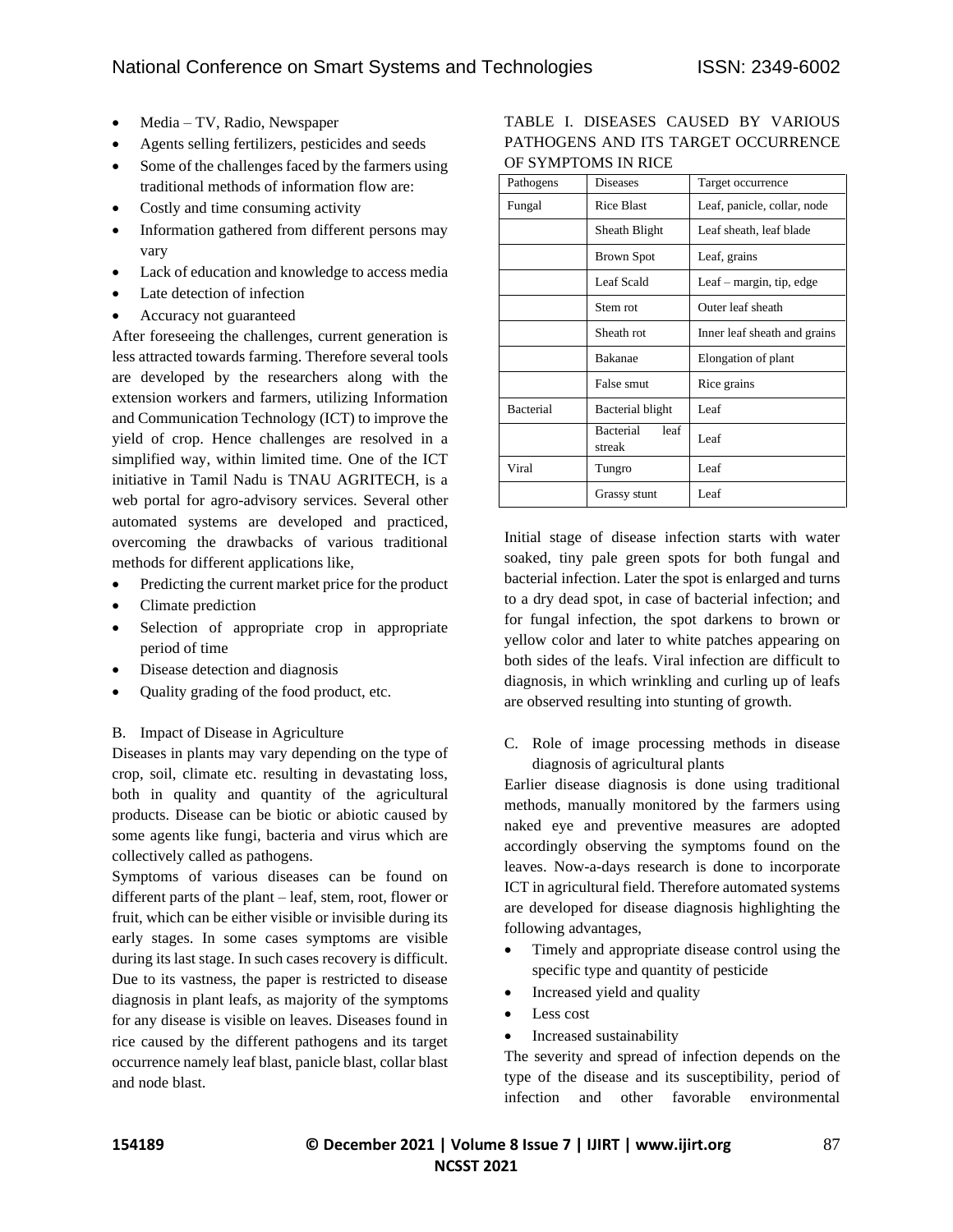parameters like air, temperature, rainfall, relative humidity, soil temperature, soil fertility, soil type, soil pH, soil moisture. Microscopes, sensors, etc. helps in identifying such symptoms that are not visible but requires attention. Therefore image processing methods together with computer vision and machine learning techniques can be merged to develop and automated system to detect and classify the disease found on the plants.

Paper is organized as follows. Section II presents a survey on existing image processing and machine learning algorithms used in various applications of disease diagnosis in agricultural plants. Section III performs a discussion on the analysis of each algorithm, highlighting its performance and accuracy from the literature for disease diagnosis. Section V describes the major Paddy crop diseases and their early symptoms in the leaves. Section VI overlays the model of disease diagnosis system in paddy crops. Conclusions and challenges to be faced are given in section VII.

## II.DISEASE DIAGNOSIS OF AGRICULTURAL PLANTS – A SURVEY

A. Digital Image Processing based methods

Image analysis is to extract useful information from the images, which can be later used for various applications. Different image processing related applications in the field of agriculture include the following:

- Weed detection
- Detection and classification of diseases
- Extract the region of interest from the background, where the region of interest can be either the leaf or the diseased spot separated from the background environment or the leaf respectively.
- Classification of different types of leaves to identify the medicinal plants.
- To predict the chlorophyll level in plants, etc.
- Different steps to analyze a digital image comprise of image acquisition, image preprocessing, image segmentation, feature extraction and lastly classification based on the features extracted. Fig. 1, shows the different fundamental steps in image processing which leads to disease diagnosis.

1) Image Acquisition: Images can be defined as a two dimensional function,  $f(x,y)$ , indicating the intensity or gray level value of the image, generated by the combination of illumination or any form of light absorbed or reflected by an object. Hence digital image is composed of finite number of elements, where each element has a particular location and value. The processing of digital image by a digital computer is called digital image processing [1].

Many sophisticated instruments are developed and used to capture and process the images. Real time images or video are captured manually, from the field using the digital camera  $([2], [3], [4])$  or with the aid of various sensors mounted in a robot or any other electronic device ([5], [6]).

Several types of sensors exist for acquiring real time images namely, spectroscopic and imaging sensors. Images can be extracted from the video as frames to monitor the occurrence and spread of disease [7].



Fundamental steps in Image Processing

*1) Image Preprocessing:* Image is preprocessed to improve its appearance and obtain useful information which is suitable for specific applications. Different steps in preprocessing include image enhancement and image resizing.

*Image Resizing:* upsampling or downsampling the image to a specified resolution. This reduces the storage space, computational cost and increases the bandwidth ([4], [8], [9]).

*Image Enhancement*: can be categorised into spatial domain and frequency domain techniques. Spatial domain methods are procedures that operate directly on the pixels, denoted by the expression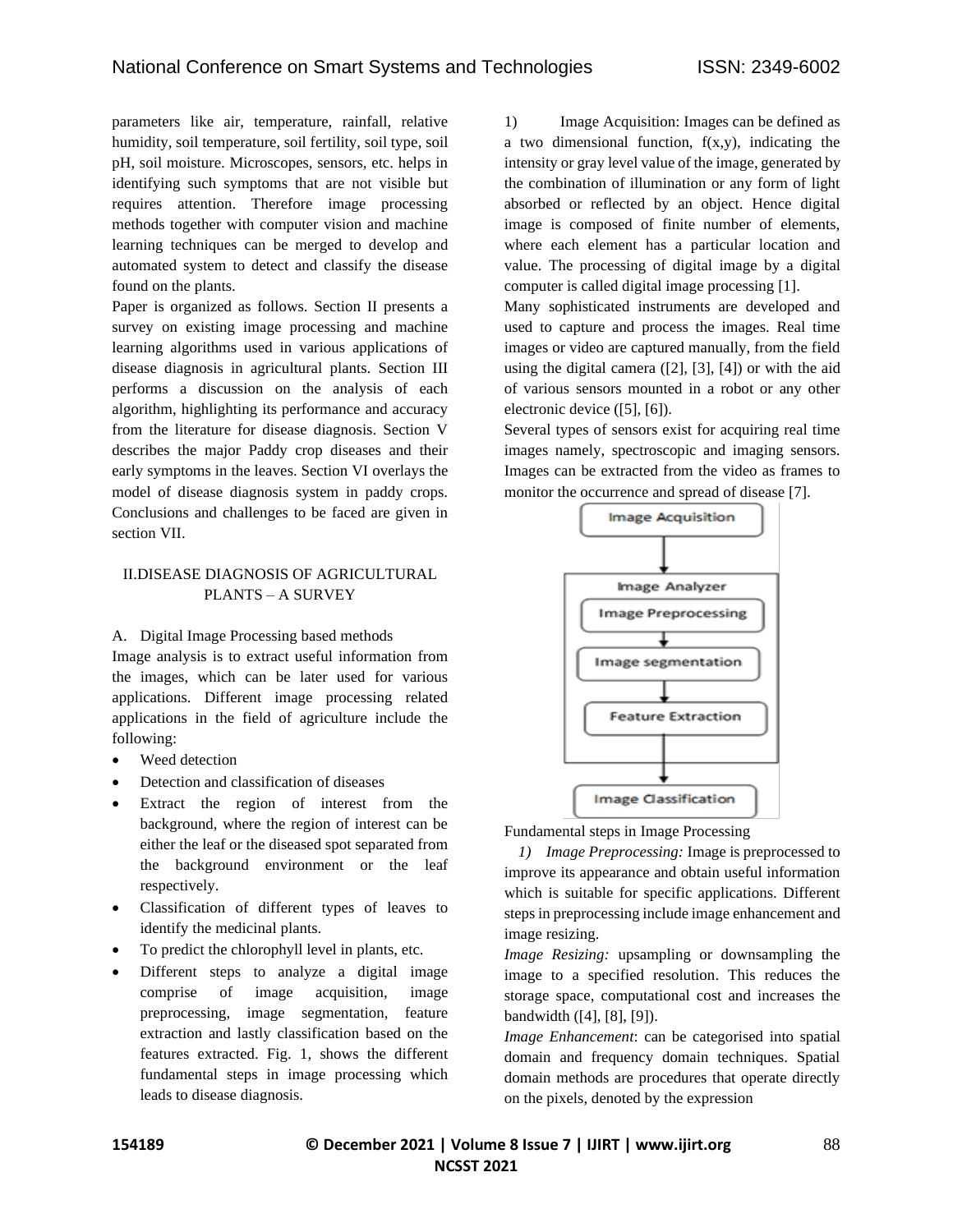(1)

$$
g(x, y) = T[f(x, y)]
$$

In frequency domain methods Fourier transform is computed for the image, multiply the result obtained by a filter and inverse transform is taken to obtain the enhanced image.

 $g(x, y) = T[f(x, y)]$  (1)<br>
the requency domain methods Fourier transform is<br>
no requence of ordinal methods Fourier transform is<br>
nonoputed for the image, multiply the result obtain the<br>
monoputed for the image, multiply the res Some other existing methods for image enhancement includes – filtering with morphological operators – erosion and dilation, histogram equalization, noise removal and smoothing using various filters like wiener filter, median filtering, Gaussian filtering etc. Color space is a defined range of colors used in image processing. Enhancing color increases the saturation without altering the brightness or hue. Hence device dependent or device independent color transformation is done before or after preprocessing. RGB and CMY(k) are device dependent color space models whereas CIELab, CIELuv, HSI, HSV, HSL, etc are device independent color spaces. Color transformation from RGB to HSI ([3], [11], [12]) or HSV ([9], [13],  $[14]$ ,  $[15]$ ), or  $L^*a^*b^*$  ([8], [9], [16], [19]).

Information from the image can be obtained by enhancing the contrast and removing the noise if any found in the image using various filtering techniques. Contrast of the image is enhanced by normalizing the color space ([11], [17]). Binary filter, median filter, Gaussian filter, etc. are used for region growing, smoothing and removal of noise through enhancement  $([4], [13], [18])$ . Among these, Gaussian filter is the best filter for removal of noise and smoothing the image. Noise can be any form blurr or spots formed due to segmentation. These type of noises can be removed by morphological open and close operations  $([11])$ .

Histogram constructed for red, green and blue channels for any RGB image. Green pixels forming the G channel are masked choosing a threshold value. This identifies the healthy and diseased region found in leaf. Diseased spot is separated for further analysis ([3], [9], [10]).

*2) Image Segmentation:* Segments an image to distinct regions or object of interest based on the application. This mainly depends on 2 properties of intensity viz. discontinuity and similarity. Discontinuity helps in partitioning the image based on edge. Similarity partitions an image into regions [1]. Various types of segmentation methods are applied for segmenting the region of interest from the captured and enhanced image. These methods are thresholding based like Otsu method $([11]$ ,  $[5]$ ,  $[17]$ ,  $[18]$ ) and histogram method ([13]), clustering based includes kmeans ([2], [4], [9], [16], [19]) and fuzzy c-means algorithms ([8], [12]), and morphological based watershed segmentation [11].

An alternate method in which cropping along the edge contour to form a mask is called polygon cropping. This helps in segmenting or cropping the region of interest from the background ([8], [9]).

*3) Feature Extraction:* Segmented region can be represented using the external or internal characteristics. External characteristics include the boundary or shape of the region whereas internal characteristics are the pixel properties such as color and texture, forming the region [1]. These charcteristics are termed as feature set.

Extracting unique feature or feature set for further analysis reduces the image data. Features extracted may vary based on the application. Features extracted comprise of number of occurrences of zero or the number of connected components in the image, color and shape [13], color, texture and entropy [4], median, mode, variance, standard deviation, histogram peaks count and the density of green pixels occurred [12].

Texture features are extracted from statistical models called Color Co-occurrence Matrix (CCM) or Gray Level Co-occurrence Matrix (GLCM) [2]. Features are identified through computation of inertia, energy, homogeneity and correlation ([14], [2]) for each color space models.

*4) Image Classification:* Various classification methods include Principal Component Analysis (PCA), Neural Network (NN) and Support Vector Machines (SVM), Fuzzy Logic, Genetic Algorithm, Decision trees and so on.SVM is one of the best classification method with mean percent error, less than 2.25% [5], and hence can also be used for forecasting plant diseases. PCA classification is based on RGB channels where the severity of the disease is predicted based on the ratio of diseased pixels ([18], [19]). When multi-layeredfeed forward back propagation network are used to detect Rust disease in wheat leaves, the detection rate is 97%, and the overall performance success rate is 84.8% [12]. Fuzzy Logic is used for both classification and grading. A Fuzzy Inference System (FIS) is developed using 3 input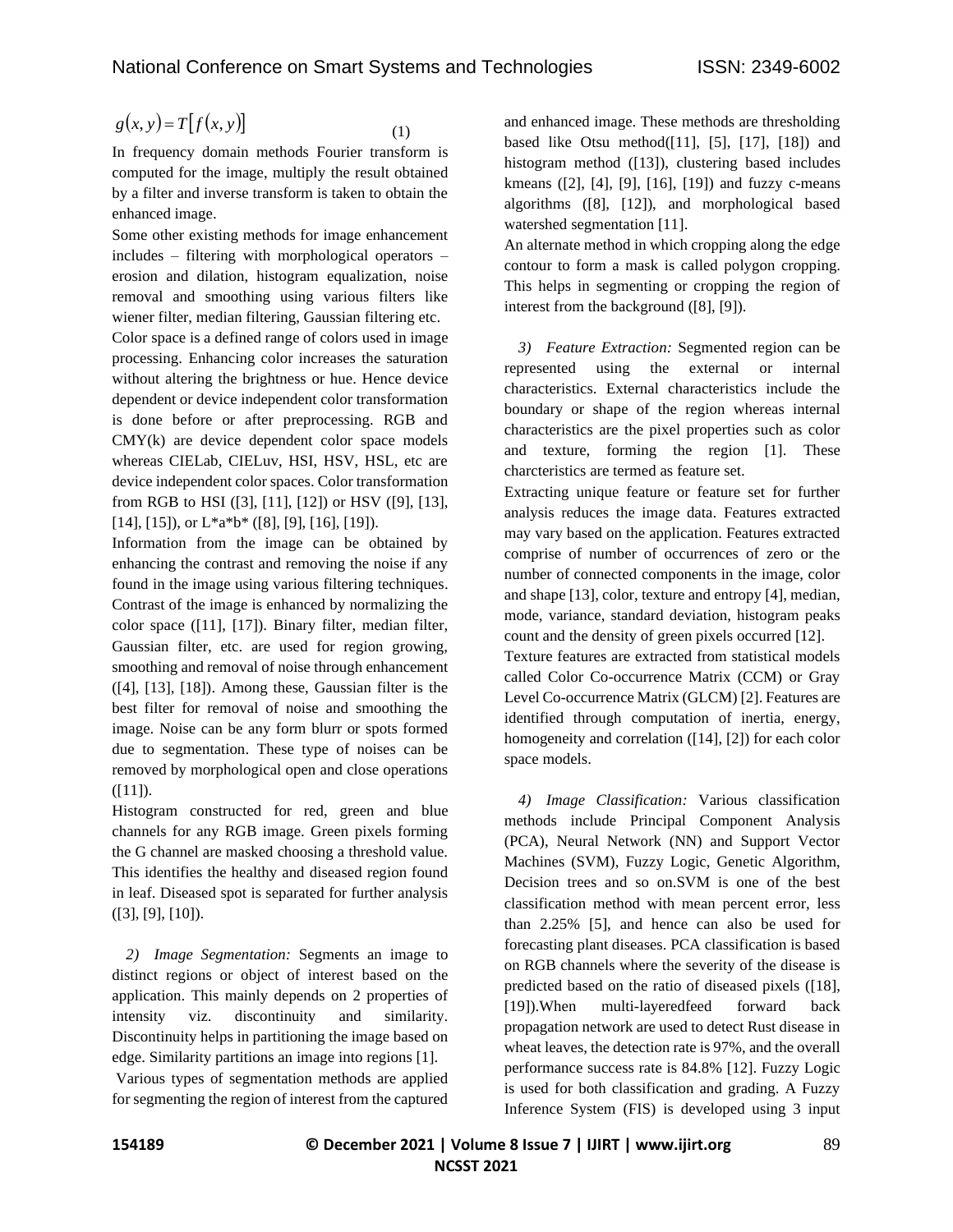variable – energy, entropy and saturation, and a single output variable – a leaf sample. It also has a triangular membership functions to define 7 fuzzy inference rules. Disease grading is based on the disease scoring scale referred from plant pathology [4].

Performance Analysis of Various Algorithms

From the existing literature taken for study it was found that the main task which needs attention is in the selection of the threshold for segmenting the region of interest, feature extraction and classification. Various methods are adopted to perform each task. Each has its own advantages and drawbacks. Among the different methods implemented the best algorithm is chosen based on its simplicity, sensitivity, specificity and the accuracy in the performance. These are measured using various metrics depending on the task.

Image acquisition can be done on a mobile camera placing a white paper behind thereby avoiding the complexity of leaf extraction from the background. Threshold based segmentation is found simple to use for segmenting the maximum region of interest. This is an important step prior to feature extraction for further processing.

SVM is one of the best machine learning technique for training machines efficiently in kernel induced feature spaces. Some of the general kernels are listed below: Pth degree polynomial:

$$
K(x_i, x_j) = (x_i, x_j + 1)^p
$$
  
Function (PDE).

Radial Basis Function (RBF):

$$
K(x_i, x_j) = e^{-\left\|\frac{x_i - x_j^2}{2\sigma^2}\right\|}
$$

Multi-layers Perceptron (MLP) :

$$
K(x_i, x_j) = \tanh(\beta x_i, x_j + \delta)
$$

It that can be employed for forecasting disease in agricultural plants by processing the extracted features. Feature vectors can be represented either as graphs, sequences or as a relational data. It can also be used for predicting the severity of the disease occurred as benign and malignant after proper training of the sample images uploaded or captured. SVM is applied to feature vectors.

Advantages of SVM include:

- $Robustness$  maps data to high dimensional space.
- Absence of local minima
- Flexible

• Solutions are sparse

Table II lists the performance analysis of various algorithms, which is used for different steps in image processing mentioning their role in disease diagnosis in agricultural plants. Table III lists the performance analysis of machine learning algorithms used for classification and prediction in disease diagnosis of agricultural plants.

|  | Table II Performance Analysis of Algorithms |  |
|--|---------------------------------------------|--|
|  |                                             |  |

| Method                                                             | Accuracy | Application                                             |  |  |
|--------------------------------------------------------------------|----------|---------------------------------------------------------|--|--|
| To choose threshold for segmenting Region of Interest              |          |                                                         |  |  |
| Maximum entropy                                                    | 80%      | Disease detection in<br>orchid leaf                     |  |  |
| <b>Valley Emphasis</b>                                             | 75.2%    | Detect defects in<br>rail, steel plate<br>images        |  |  |
| Neighborhood<br>Emphasis                                           | 92.2%    | Detect defects in<br>rail, steel plate<br>images        |  |  |
| Otsu                                                               | 48%      | Threshold for Leaf<br>extraction                        |  |  |
| Improved Otsu (WOV)                                                | 94%      | Threshold to detect<br>defects from rail<br>images      |  |  |
| Marked watershed<br>Segmentation                                   | 99%      | Leaf extraction                                         |  |  |
| Feature Extraction & classification                                |          |                                                         |  |  |
| Color co-occurrence<br>matrix with<br><b>SVM</b><br>classification | 95.71%   | Texture features<br>extraction<br>and<br>classification |  |  |
| Spatial Gray Level<br>Dependency Matrix<br>with NN                 | 93%      | Texture features<br>extraction<br>and<br>classification |  |  |
| Matrix<br>Run-length<br>with NN                                    | 85%      | Texture Features<br>extraction<br>and<br>classification |  |  |

#### TABLE III. MACHINE LEARNING ALGORITHMS FOR CLASSIFICATION AND PREDICTION

| Algorithm         | Accurac | Application                                        |  |  |  |
|-------------------|---------|----------------------------------------------------|--|--|--|
|                   |         |                                                    |  |  |  |
| <b>SVM</b>        | 98%     | Pest Detection Classification                      |  |  |  |
| <b>PCA</b>        | 95.2%   | Powdery Mildew<br>in<br>greenhouse bell peppers    |  |  |  |
| <b>PCA</b>        | 90%     | Tomato Spotted Wilt Virus in<br>greenhouse peppers |  |  |  |
| <b>PCA</b>        | 92%     | Classify plant as weed or crop                     |  |  |  |
| <b>ANN</b>        | 97%     | Detection of disease in wheat<br>leaves            |  |  |  |
| <b>ANN</b>        | 85%     | Identification of<br>disease<br>Severity           |  |  |  |
| Multi Feedforward | 84.8%   | Classification to a disease                        |  |  |  |
| Back-propagation  |         | type in wheat leaves                               |  |  |  |
| NN (BPNN)         |         |                                                    |  |  |  |
| Minimum Distance  | 93.63%  | detection<br>Disease<br>and                        |  |  |  |
| Criterion K-means |         | classification in beans leaf                       |  |  |  |
| clustering        |         |                                                    |  |  |  |

### IV.MAJOR PADDY CROP DISEASES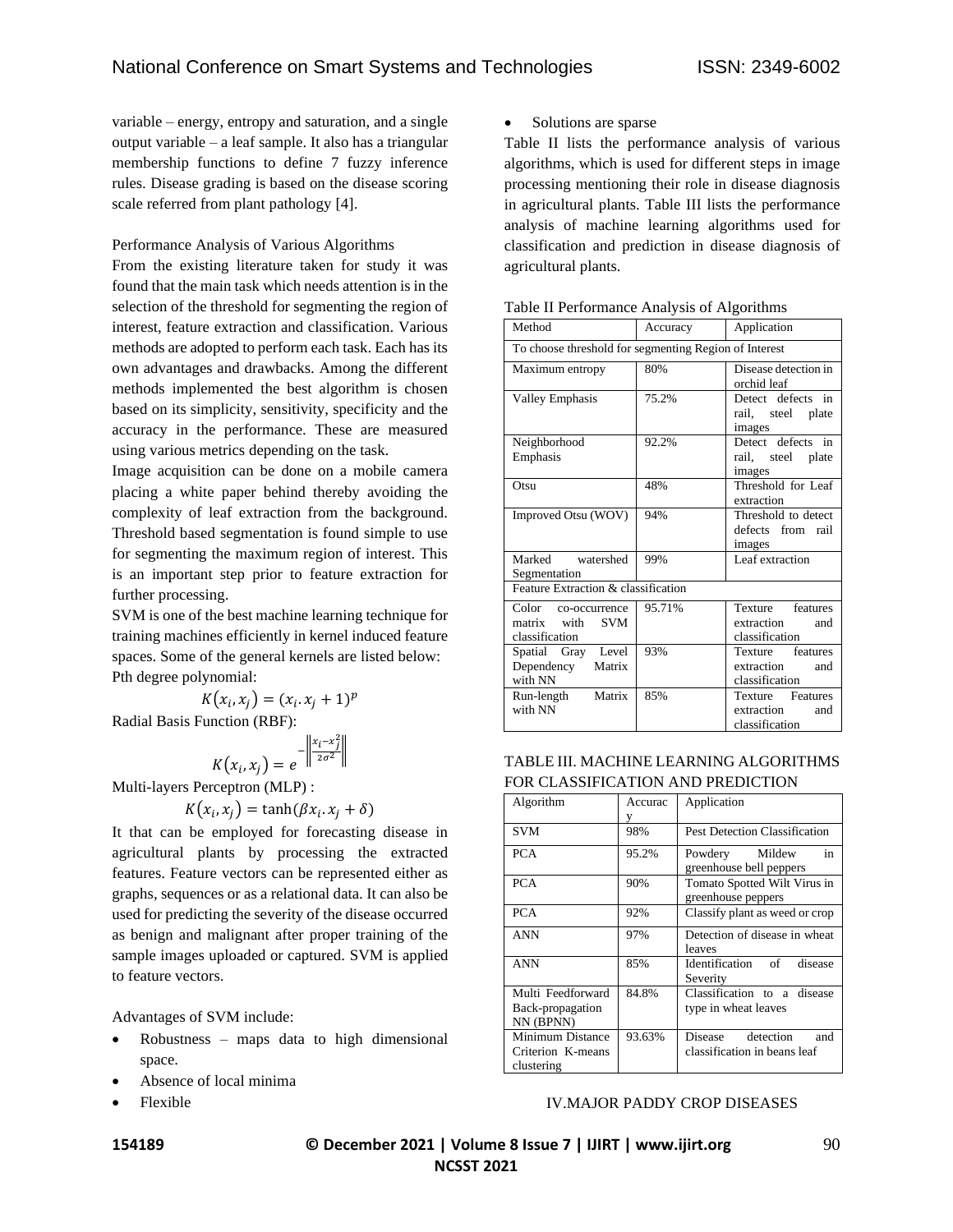Rice is one of the most important food crops in the world. Farmers face economic losses, incurred due to some pathogens namely – fungi, bacteria and viruses. These losses can be overcome, if the disease symptoms are identified early and appropriate actions or remedial measures are taken accordingly.

Some of the major paddy crop diseases found and requires attention are viz., Rice Blast, Rice Bacterial sheath blight, Rice Sheath blight. Initially it appears as spots around the infected areas. So detecting and predicting severity of the disease rely mainly on the spots and the total area in which the leaf is affected. Spots can be varied in their size and shape. More than one disease can show the symptom of similar spots which increases the complexity in identification. In such cases, additional factors like the rice variety and the local environmental conditions are also considered for prediction.

At present, farmers mainly rely on their experience. If any misidentification occurs, it leads to application of wrong control measures. Therefore a model for disease diagnosis system to detect Rice Blast disease is proposed. This is intended mainly for the farmers to take decisions on the application of control measures or any pesticides based on the severity of its occurrence, without the intervention of any expert person's knowledge or presence. The model can be executed with the help of a mobile phone, which is currently available in common.

#### V.THE MODEL FOR DISEASE DIAGNOSIS **SYSTEM**

From the above literature review, it is agreed that to improve the diagnosis process, there is a great necessity in developing an automatic and reliable method for the early detection of diseases in agricultural plants. This detection can be done by the agricultural experts or robots which is time consuming and expensive.

Hence, the importance of early detection of disease to improve diagnosis and production within less time and cost, prompted the research interest in quantifying the severity of the disease, detected independently by the farmers, and applying the appropriate remedial measures suggested, with the aid of an Android phone and without the intervention of the agricultural experts.

Currently, there are no such methods widely accepted and practiced on field by the farmers. Hence, the objectives of the research are the following:

- To build a database that stores the paddy infected /uninfected images as samples.
- Build a database containing disease symptoms and severity mapped with appropriate treatment measures.
- Using Android mobile phone camera capture the image of a plant leaf.
- Develop an algorithm to enhance and the extract features of the captured image using OpenCV for real time processing and compare it with the stored features of the image samples.
- Find out the severity of the affected disease based on the threshold computed.
- Based on the severity of the particular disease, treatment measures are displayed.

Figure2. shows the overall architecture of Rice Blast disease diagnosis system, in which the farmer captures an image of crop leaf to predict its healthiness and its severity, so that appropriate remedial measures are taken. Figure3. shows the different steps in mobile based rice blast disease diagnosis system where the captured image is processed to obtain the desired output. Figure 4-6 shows the method chosen in this disease diagnosis system model from the list available methods based on their efficiency analyzed from the literature.

Figure 7. shows the detailed framework of the Rice Blast Disease Diagnosis System. This explains the different steps to be performed on the captured image for disease diagnosis. Image can be captured using a mobile phone, keeping a white paper behind, to overcome the task of extracting the leaf from the complex background. Later the diseased spot is extracted from the leaf using K-means clustering based segmentation. To perform this the captured image is resized to 256x256 pixel resolution.

Color transformation is applied to obtain useful information from the image. From the R, G, B components of a color image H, S, I components can be obtained by the following equations:

$$
\begin{aligned} \text{Intensity (I)} &= \frac{\mathbf{R} + \mathbf{G} + \mathbf{B}}{3} \end{aligned} \tag{1}
$$
\n
$$
\text{Saturation(S)} = 1 - \frac{3\text{min (R, G, B)}}{\mathbf{R} + \mathbf{G} + \mathbf{B}} \tag{2}
$$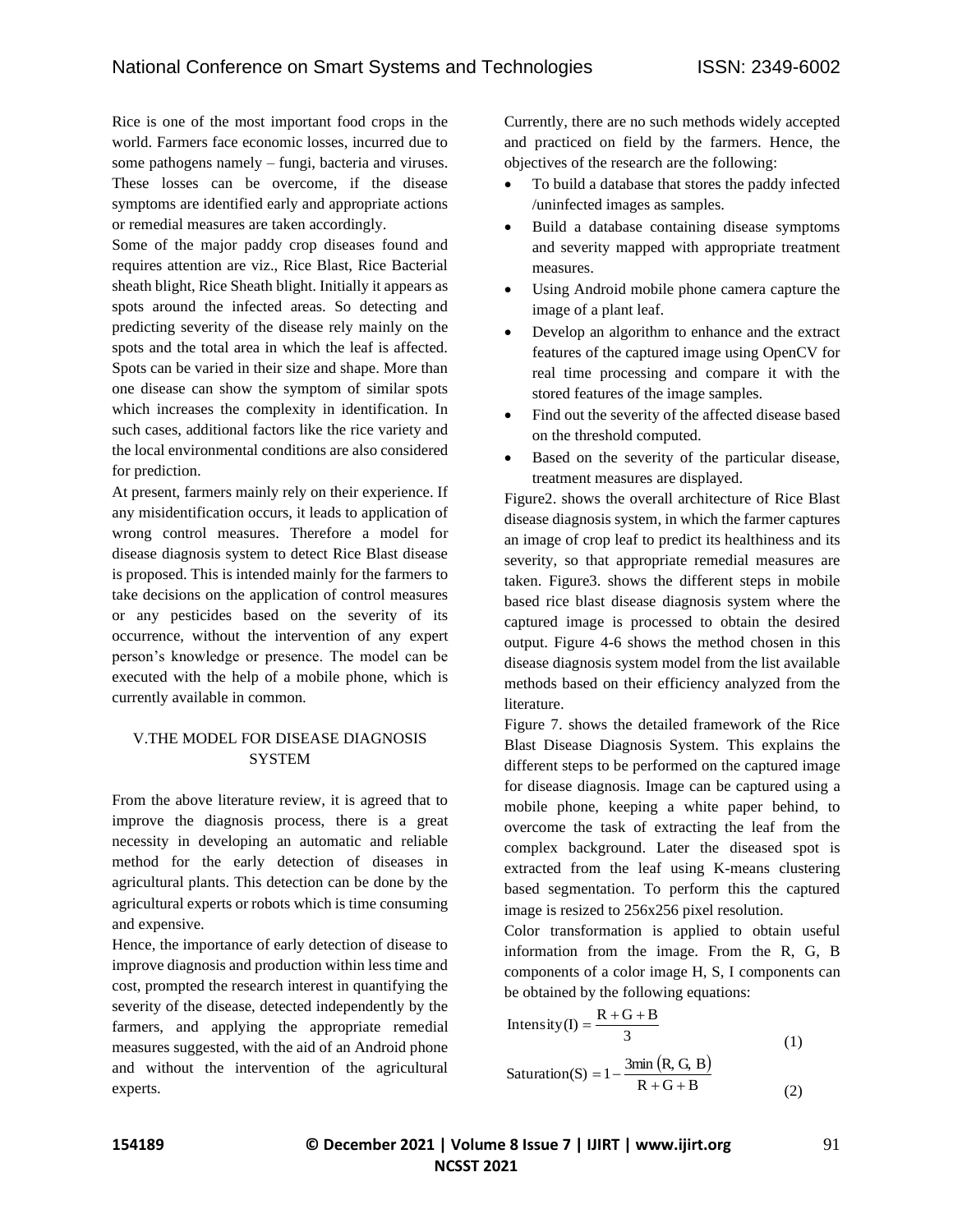Hue(H) = 
$$
\begin{cases} θ & \text{if } B \le G \\ 360 - θ & \text{if } B > G \end{cases}
$$

$$
θ = cos^{-1} \left\{ \frac{\frac{1}{2}[(R - G) + (R - B)]}{\sqrt{(R - G)^2 + (R - B)(G - B)}} \right\}
$$
(4)

Result obtained can be compared with the HSV model by converting the RGB image to HSV. Therefore the RGB image is transformed to HSV to check the accuracy in segmenting the regions. Conversion from RGB to HSV can be done by using the following equations. First R, G, B values are divided by 255 to change the range from 0:255 to 0:1

$$
R'=R/255\tag{5}
$$

$$
G = G/255\tag{6}
$$

*B*'

 $B/255$ 

$$
B = B/233\tag{7}
$$

$$
C \max = \max(R', G', B')
$$
 (8)

$$
C \min = \min(R', G', B') \tag{9}
$$

$$
\Delta = C \max - C \min \tag{10}
$$

$$
H = \begin{bmatrix} 0, \Delta = 0 \\ 60 x \left( \frac{G-B'}{\Delta} \mod 6 \right), C \max = R' \\ 60 x \left( \frac{B'-R'}{\Delta} + 2 \right), C \max = G' \\ 60 x \left( \frac{G'-B'}{\Delta} + 4 \right), C \max = B' \\ 0, C \max = 0 \end{bmatrix}
$$
(11)

$$
S = \left\{ \frac{\Delta}{C \max}, C \max \neq 0 \right\}
$$
\n
$$
V = C \max \left\{ \frac{1}{C} \right\} \tag{12}
$$

$$
V = C \max \tag{13}
$$

Later morphological filtering is applied to remove noise or blur if any. Clustering results in 3 or 4 segmented regions from which a region of interest is selected. Features are segmented using the Gabor filter and classification is done using Support Vector Machines.



Fig. 2. Overall architecture of Rice Blast Disease Diagnosis System



Fig. 3. Different steps in mobile based Rice Blast disease diagnosis system model



Fig. 4. Different methods in image acquisition Dataset used for the experiments are collected based on the real images of diseased and healthy leaves of Rice Blast from the rice crop. From the dataset constructed a major number of images are used for training and the remaining can be used for testing.



Fig. 5. Different processes in image processing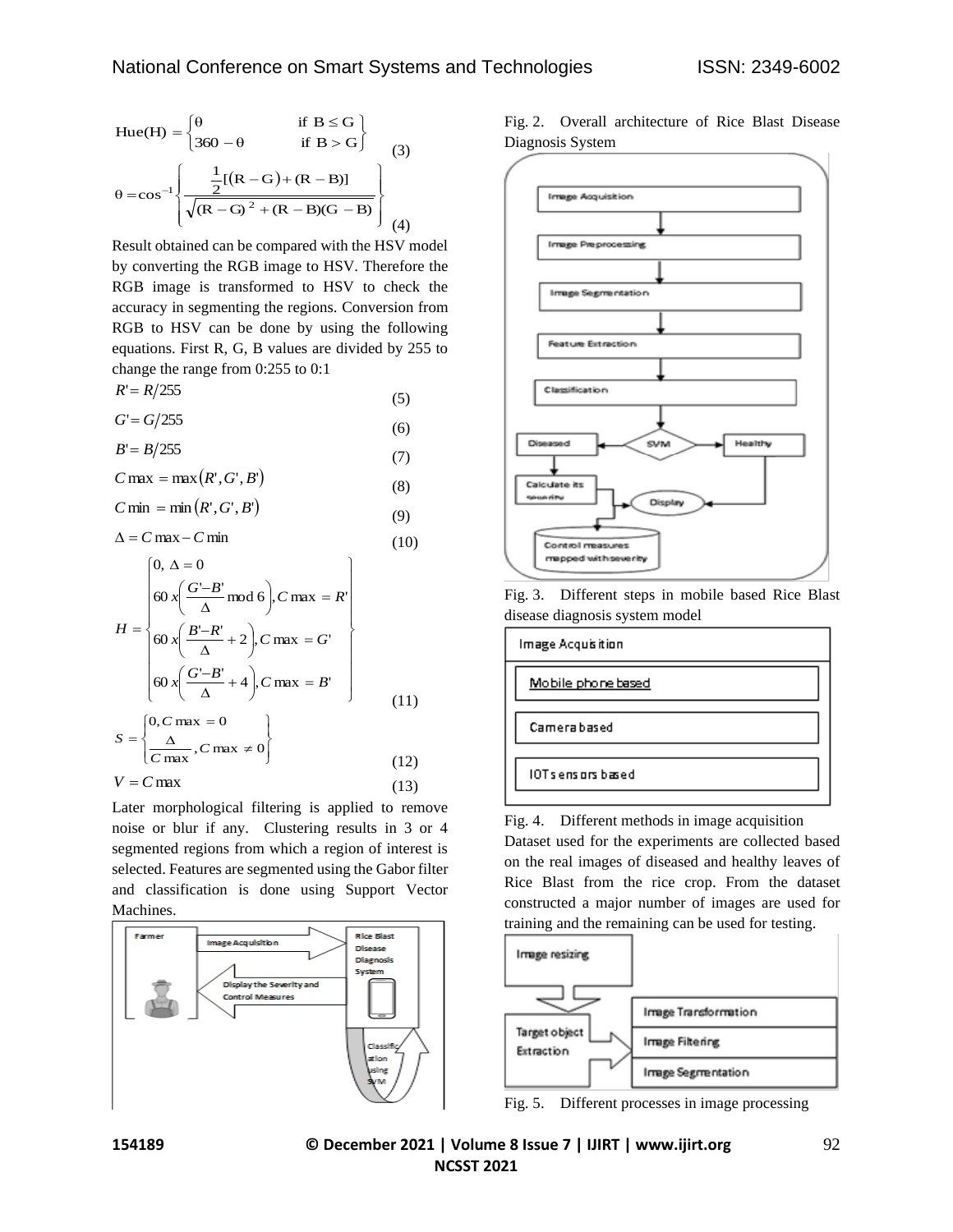





Fig. 7. Detailed framework of Rice Blast Disease Diagnosis System

#### VI.RESULTS AND DISCUSSIONS

The proposed system is built in Ubuntu 16.04 Operating system and is also run and tested in NVIDIA Tesla containing 2 GPU's. The final model is chosen to be deployed on an android device. The performance of the app while predicting disease is captured and displayed as shown in fig. 8. The entire program is using an open deep learning platform called Tensorflow – keras with an opencv - python package to perform various image based processing.

Similar to m-ADD, the proposed system km-ADDS also consist of 2 phases, namely – training phase and testing phase. Both phases perform some steps in common. Following are the different image processing steps performed on the digital image:

- Image acquisition
- Image preprocessing
- **Segmentation**
- Feature extraction
- Classification



Fig.8 Sample tomato leaf images (a) Healthyoriginal, (b) Healthy-segmented, (c) Diseasedoriginal and (d) Diseased- segmented

#### *5.3.1.1 Image preprocessing*

After collecting the images from various sources, they are enhanced and augmented for further analysis. The images may be of different size when captured. Therefore to accelerate the image processing - all images are resized to same size ie., 224x224 from the center of the captured image. Inorder to distinguish between the diseased and non-diseased part, contrast stretching technique is used to enhance the contrast.

#### *5.3.1.3 Image segmentation & severity estimation*

Among the different segmentation techniques, kmeans clustering is chosen to separate the infected and healthy region of the preprocessed image based on k clusters. It can be able to detect the segment of interest of the image and find the similarity groups in data by minimizing the sum of the squares of the distance between the corresponding cluster and the object [8]. Therefore, after enhancement the kmeans clustering algorithm is applied to extract the diseased spots. The segmented images were divided into different classes viz. healthy, leaf blast, bacterial blight. The Image processing algorithm was developed in Python (3.7, Python Software Foundation) using the OpenCV library (4.2)

In km-ADDS, kmeans clustering is used to separate the diseased lesion, from which the affected ratio is calculated to predict the severity. Kmeans algorithm performed on km-ADDS is as follows (Bhange &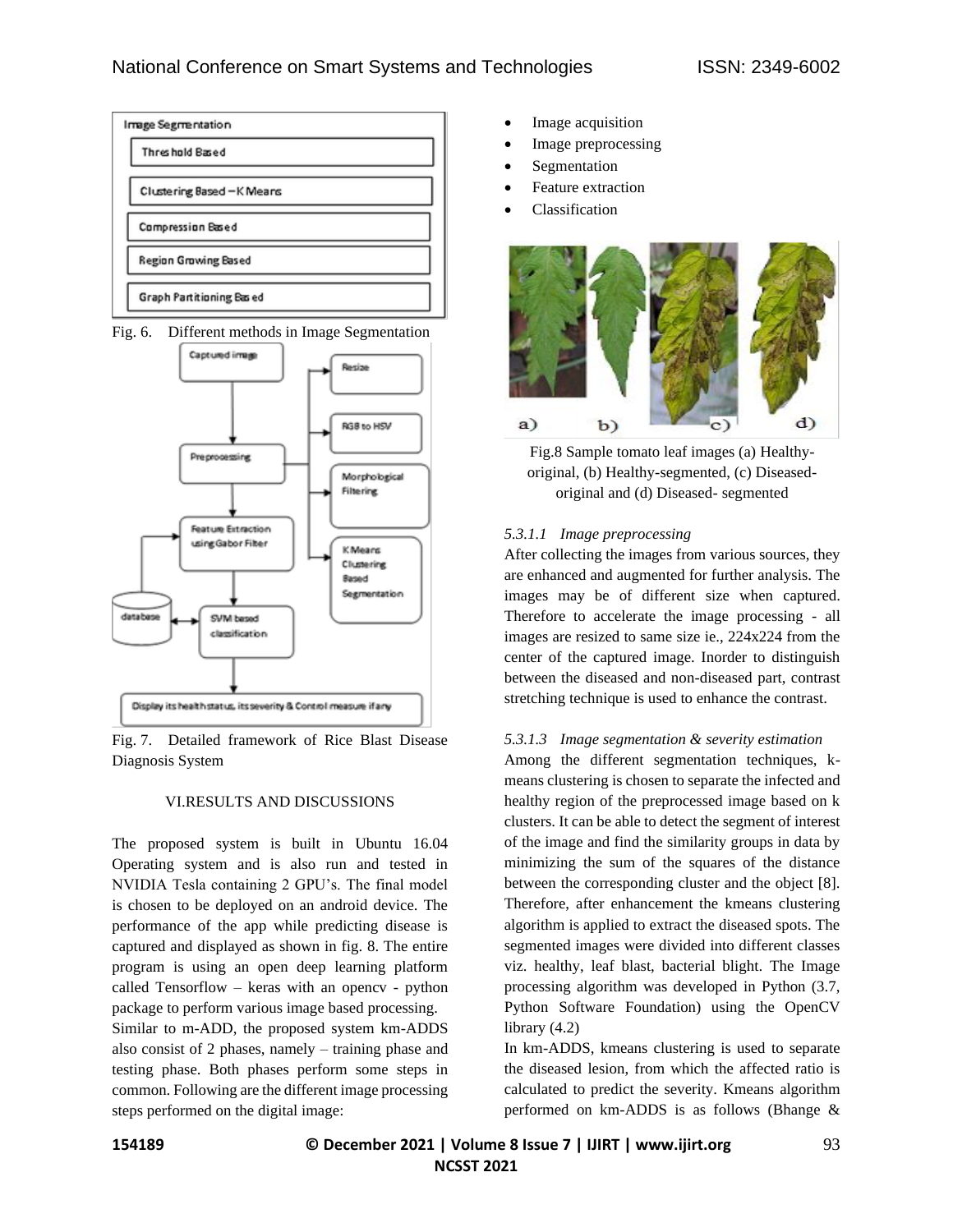Hingoliwala 2015; Jaby *et al.* 2021; Majumdar *et al.* 2014; Pinki *et al.* 2021; Poonguzhali & Vijayabhanu 2019 and Zhang *et al.* 2017)

- Step1: Take the preprocessed image as input
- Step2: The image is converted from RGB to L<sup>\*a\*b</sup> color space, which consist of 2 chromaticity layers in \*a and \*b channels and luminosity layer in L\* channel.
- Step 3: Colors are classified using k-means clustering in \*a\*b space and simultaneously the difference between the 2 colors is evaluated with the help of Euclidean distance metric
- Step 4: Each pixel of the image is labeled with its assigned cluster index
- Step 5: The pixels present in the input image is separated by color using pixel labels which produce different image segment based on the number of clusters

K=3 is used in the km-ADDS method. Fig. 9 shows the segmentation results. The image is segmented to 3 clusters. Fig. 10 shows the features extracted from the segmented clusters containing the region of interest for the Rice Blast infected paddy leaf image. Fig. 7 shows the steps involved in estimating the severity of the disease in each leaf. Disease severity scale for evaluation of Bacterial Leaf Blight is shown in Table IV



Fig. 9 Sample output ımages after segmentation using kmeans



Fig. 10 Features extracted from the selected segmented clusters

Table IV Disease severity scale for Bacterial Leaf Blight (BLB)

| Disease Rating                    |    |         |                      |         |                     |
|-----------------------------------|----|---------|----------------------|---------|---------------------|
| Lesion size (% of<br>Leaf length) | 6% | 0%<br>س | 0%<br>$\overline{5}$ | 5%<br>ທ | $\frac{8}{6}$<br>20 |

## VII.CONCLUSION & CHALLENGES

This paper presents the existing information and communication technologies applied in agriculture. From the review it is found that there exists a gap between the systems developed and field users for diagnosing the disease in agricultural plants. To mitigate this gap, various tools like OpenCV, Android can be used to attain the objectives and overcome the existing difficulties faced by the farmers in their field. Challenges to be faced are the following:

- Difficulty in getting appropriate data
- Tool used for classification and mapping of disease should be compatible with android mobile
- Comparing the result performance based on Accuracy, Sensitivity and Specificity.

#### ACKNOWLEDGEMENT

I am very much grateful to my guide Dr. C. Deisy for the continuous advice, discussion and support, in formulating this work. I would like to thank other faculties from the Agricultural Department,